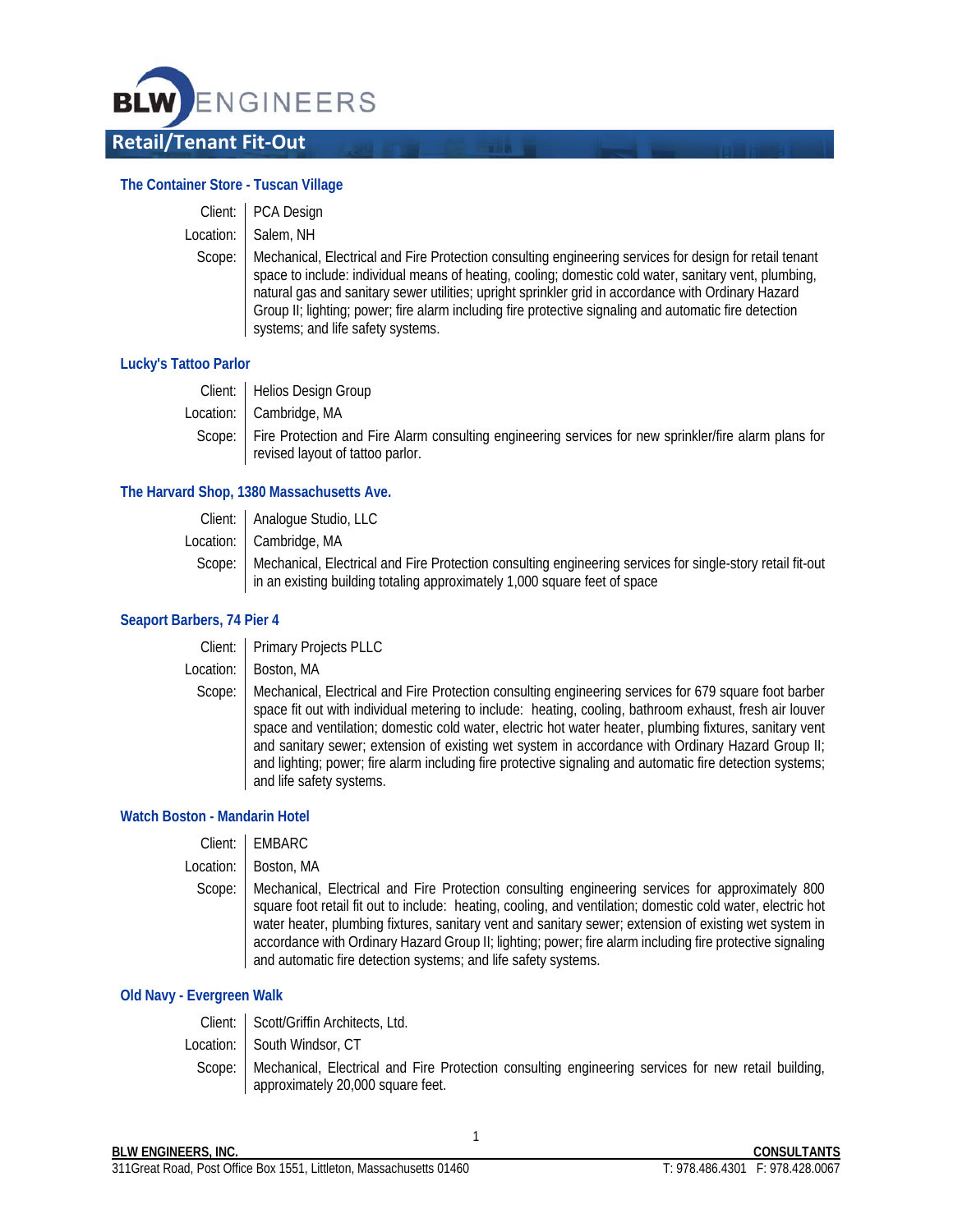

### **George Howell Coffee Roasters**

| Client:   George Howell Coffee                                                                                                                                                                                |
|---------------------------------------------------------------------------------------------------------------------------------------------------------------------------------------------------------------|
| Location:   Acton, MA                                                                                                                                                                                         |
| Scope:   Mechanical, Electrical and Fire Protection consulting engineering services for office, production area,<br>coffee roasting area and testing area, totaling approximately 5,000 square feet of space. |

## **European Watch Company Showroom - 137 Newbury Street**

Client: Matz Collaborative Architects Location: | Boston, MA Scope: Electrical consulting engineering services for fire alarm system and emergency lighting for the 5,300 square foot renovation.

### **Tropical Product**

Client: | Connolly Brothers Location: Salem, MA Scope: Mechanical, Electrical and Fire Protection consulting engineering services for manufacturing/production first floor space consisting of 69,684 square feet; office space consisting of

approximately 6,510 and 27,893 square feet of storage space.

## **UBreakIFix (UBIF) Tenant Fit-Up**

| Client:   Scott/Griffin Architects, Ltd.                                                                       |
|----------------------------------------------------------------------------------------------------------------|
| Location: Norwich, CT                                                                                          |
| Scope:   Mechanical, Electrical and Fire Protection consulting engineering services for fit-out of a new 1,000 |
| square foot retail space.                                                                                      |

### **Biolife – Retail Space**

| Client:   Scott/Griffin Architects, Ltd.                                                                                                             |
|------------------------------------------------------------------------------------------------------------------------------------------------------|
| Location:   Medford, MA                                                                                                                              |
| Scope:   Plumbing, Fire Protection and Electrical consulting engineering services for new retail space totaling<br>approximately 20,300 square feet. |

# **Starbucks Brookside Center Shopping Mall**

| Client:   Scott/Griffin Architects, Ltd.                                                                                                    |
|---------------------------------------------------------------------------------------------------------------------------------------------|
| Location:   Bridgeport, CT                                                                                                                  |
| Scope:   Mechanical and Electrical consulting engineering services for a new Starbucks retail building,<br>approximately 2,000 square feet. |

### **Authentic Auto Body**

2 Client: | Authentic Auto Body Location: Holliston, MA Scope: Mechanical and Electrical consulting engineering services for 9,600 square foot autobody shop with 4,200 square foot office space to include: expansion of existing system for of heating and ventilation for autobody area including the spray booth; sanitary drainage system for all plumbing fixtures; domestic cold water system; domestic hot water system; and plumbing fixtures for (1) new bathroom and gas pipe to the relocated spray booth; lighting in the bathroom; power for spray booth, (2) air compressors; fire alarm and life safety systems.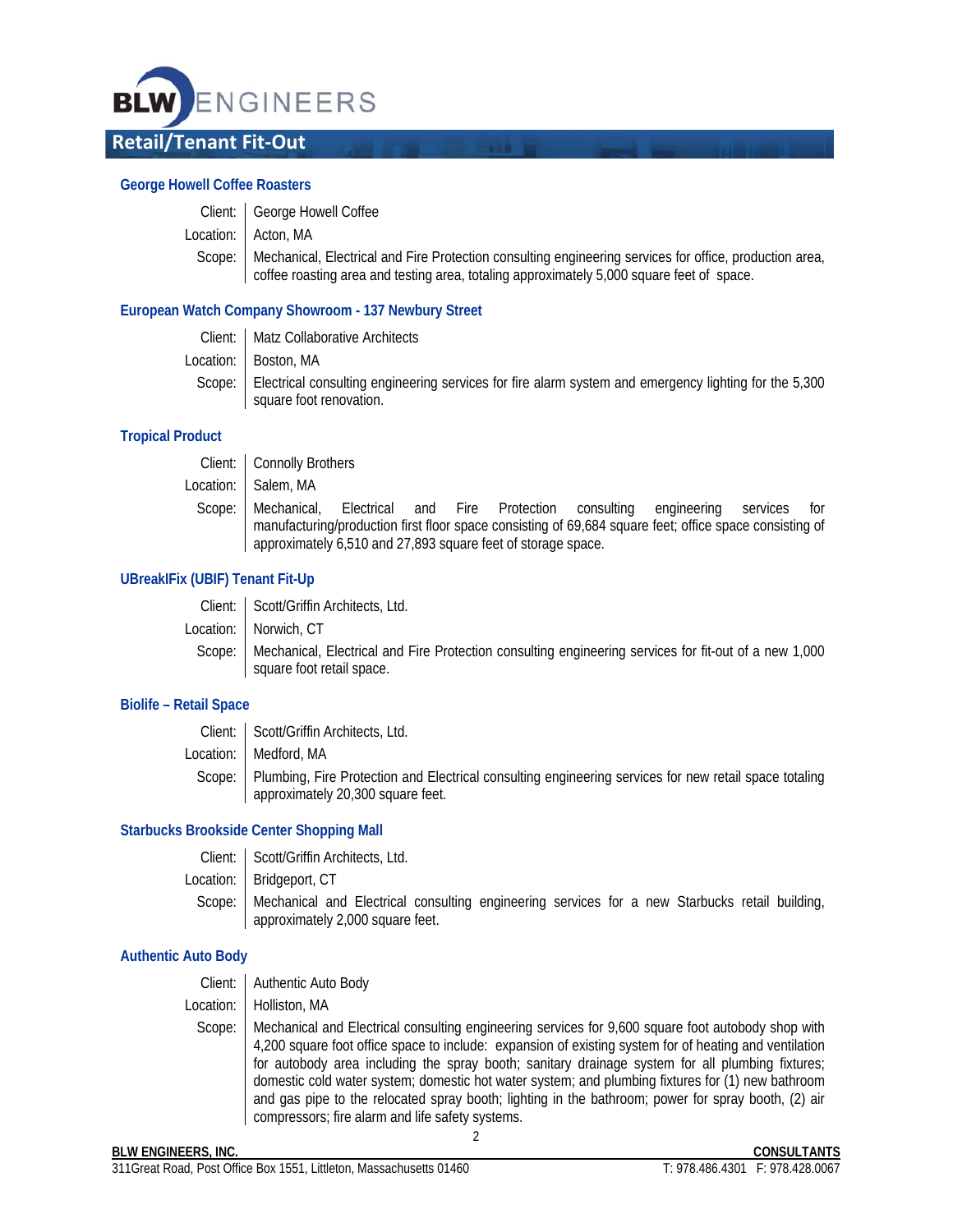

#### **Salvadore Jeep**

| Client:   Senate Construction Corp.                                                                                                                                                                                                                                                                                     |
|-------------------------------------------------------------------------------------------------------------------------------------------------------------------------------------------------------------------------------------------------------------------------------------------------------------------------|
| Location:   Gardner, MA                                                                                                                                                                                                                                                                                                 |
| Scope:   Electrical consulting engineering services for the renovation and addition to the facility, including new<br>service design, backfeeding the existing electrical service equipment, lighting, emergency and exit<br>lighting, fire alarm design, power distribution, HVAC wiring, and shop power requirements. |

## **Summer Street Grocers**

| Client: ahp Architects, Inc.                                                                                    |
|-----------------------------------------------------------------------------------------------------------------|
| Location:   Chelmsford, Massachusetts                                                                           |
| Scope:   Mechanical and Electrical consulting engineering services for grocery store fit-out at existing multi- |
| tenant, retail building.                                                                                        |

## **Polka Dog Bakery - Legacy Place**

| Client: Scott/Griffin Architects, Ltd.                                                                                                             |
|----------------------------------------------------------------------------------------------------------------------------------------------------|
| Location:   Dedham, MA                                                                                                                             |
| Scope:   Mechanical, Plumbing and Fire Protection consulting engineering services for tenant fit-up of existing<br>retail space into a dog bakery. |

## **Lovepop – Retail**

| Client:   WJCA, Inc.                                                                                              |
|-------------------------------------------------------------------------------------------------------------------|
| Location: Cambridge, MA                                                                                           |
| Scope:   Mechanical, Electrical and Fire Protection consulting engineering services for single tenant retail fit- |
| out of approximately 1,282 square feet.                                                                           |

## **T-Mobile Retail Space**

| Client:   Scott/Griffin Architects, Ltd.                                                                                       |
|--------------------------------------------------------------------------------------------------------------------------------|
| Location:   Norwich, Connecticut                                                                                               |
| Scope:   Mechanical, Electrical and Fire Protection consulting engineering services for new 2,000 square foot<br>retail space. |

### **Laser Med/Spa Treatment Fit-Out**

| Client: Seger Architects, Inc.                                                                                                                |
|-----------------------------------------------------------------------------------------------------------------------------------------------|
| Location: I Westford, Massachusetts                                                                                                           |
| Scope:   Mechanical, Electrical and Fire Protection consulting engineering services for 2,500 square foot laser<br>med/spa/treatment fit out. |

# **Passion Nails, Signature Commons**

Client: LaGrasse Yanowitz & Feyl Location: North Andover, Massachusetts Scope: | Mechanical and Electrical consulting engineering services for 2,200 square foot nail salon fit out.

### **Shaw's Supermarket Produce Case Fit-Out**

Client: | Scott/Griffin Architects, Ltd.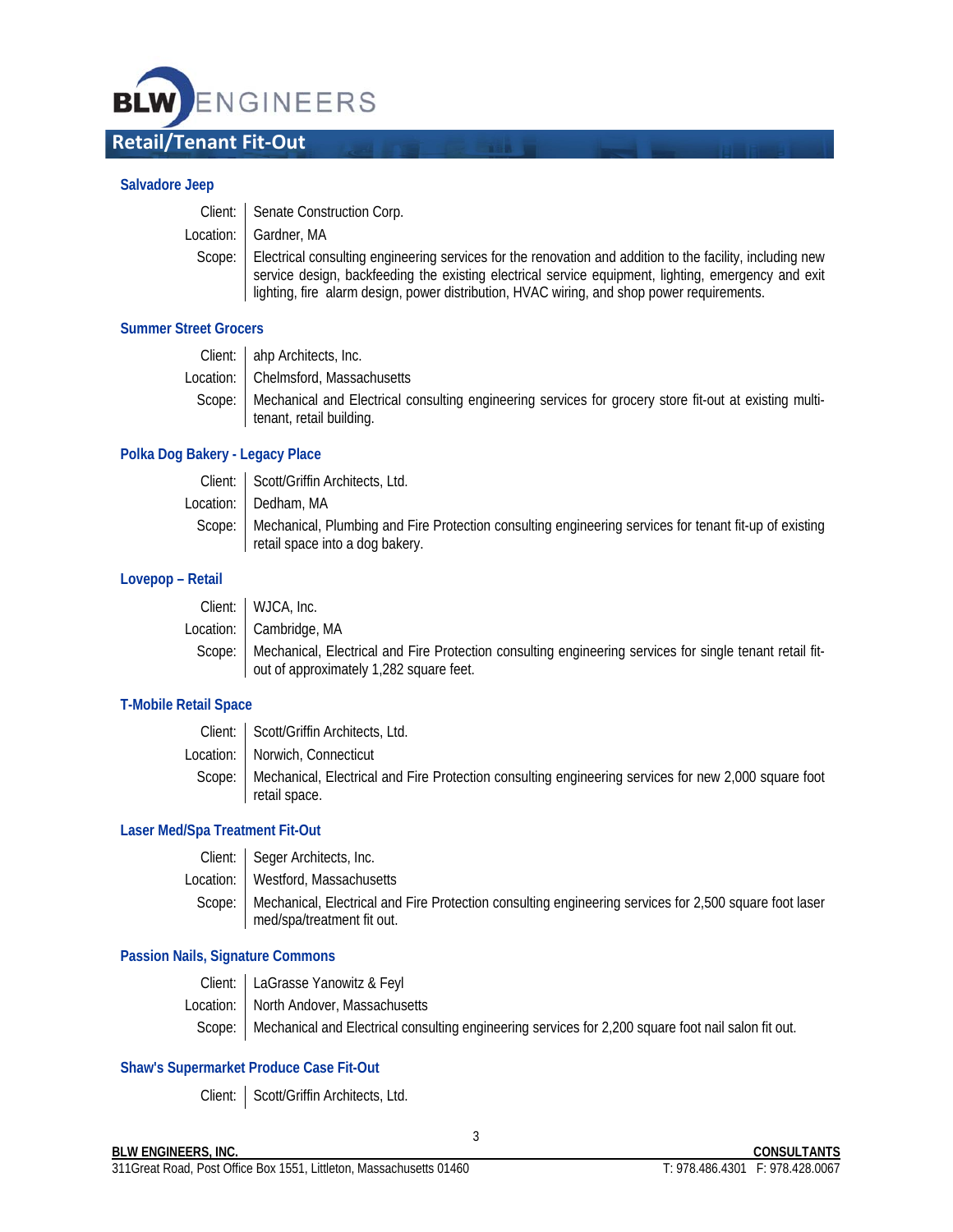

### Location: | Orleans, Massachusetts

Scope: Plumbing and Electrical consulting engineering service for new sanitary and vent piping for display case clear water waste and modifying/extending the base building lighting and power for new display cases.

## **Standard Naturals**

Client: | Gienapp Design Associates, LLC

Location: | Malden, MA

Scope: Electrical consulting engineering services for 3,000 square foot retail space to include: power service distribution, coordination with electrical utility company, fire alarm design, HVAC and plumbing wiring, lighting and controls, tel/data infrastructure/pathways, emergency and exit lighting.

## **Old Navy Fit-Out**

Client: JD Lagrasse & Associates, Inc.

Location: Epping, NH

Scope: | Mechanical, Electrical and Fire Protection consulting engineering services for the design of a 13,500 square foot retail building renovation.

## **Famous Footwear, Brickyard Square**

Client: JD Lagrasse & Associates, Inc.

Location: | Epping, New Hampshire

Scope: Mechanical, Electrical and Fire Protection consulting engineering services for 5,000 square foot vanilla box including: heating, cooling and ventilating of retail space including reusing existing rooftop unit(s), reconfigure ductwork, diffusers, control wiring, thermostat and roof cuts; domestic cold water, individual electric or gas fired domestic hot water, sanitary sewer for toilet rooms and a mop sink; and gas piping systems for the new RTU; renovation of the wet type sprinkler system; recessed lighting and circuiting; power; low voltage system empty boxes, conduit and cable pathways; existing fire alarm reconfigured and/or new devices added including fire protective signaling and automatic fire detection systems; and life safety systems.

### **Fabhouse Beauty Supply**

Client: JD LaGrasse & Associates

### Location: | Methuen, MA

Scope: Mechanical, Plumbing and Fire Protection consulting engineering services for 2,000 square foot retail space to include: heating, cooling and ventilating of retail space including a rooftop unit, complete ductwork, diffusers, control wiring, thermostat and roof cuts; domestic cold water, individual electric or gas fired domestic hot water, sanitary sewer for toilet rooms and a mop sink; and gas piping systems for the new RTU; renovation of the wet type sprinkler system; lighting and circuiting; power distribution; low voltage system empty boxes, conduit and cable pathways; fire alarm including fire protective signaling and automatic fire detection systems; and life safety systems.

4

# **Mejuri – Seaport Boulevard**

Client: McMahon Architects Location: | Boston, MA